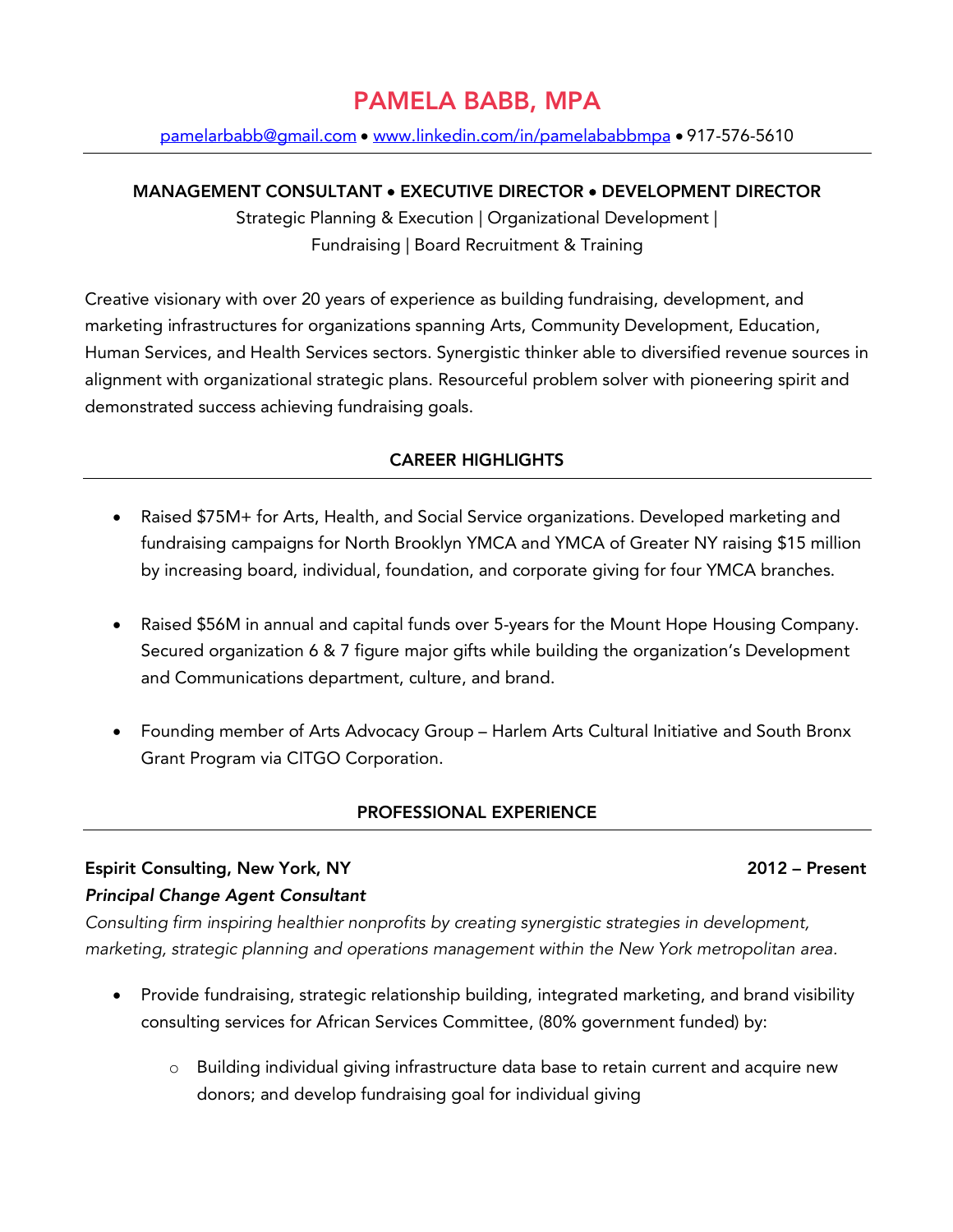- o Analyze donor acquisition strategies (online/website appeals, crowdfunding, direct mail/e-mail, media, special events, corporate and foundation relationships)
- o Work with fundraising committees, board officers and co-executive directors to stimulate and enhance board giving and future individual giving for ASC
- o Secured corporate/foundation and local business/vendor support for general operational support -- \$300K (\$25,000 per month) from the AIDS Healthcare Fund
- o Acquired \$50K in government funding for South Nassau Community Hospital and \$50K in foundation and corporate support for Bronx AIDS Services within first five months consulting
- $\circ$  Led fundraising, marketing, and strategic planning capacity advisement for MBD Community Development Housing Corporation, American Center for Musical Arts, and Harlem Opera Theatre

### North Brooklyn YMCA, Brooklyn, NY 2013 – 2017

# *Director of Sales & Engagement*

*Nonprofit serving Cypress Hills, East New York, and Brooklyn generating \$1.7M in sales.*

- Led team of 16 sales & engagement staff members
- Secured 48% of branch budget (\$3.7M) and 10% annual fund goal of \$70,000 for "Members as Donors" and Board giving campaigns of North Brooklyn's Annual Giving for three years
- Planned, implemented, and analyzed integrated marketing, communications, and category management initiatives using engagement tools including social media marketing, media relations, and communication technologies
- Implemented robust communication strategies and project management processes to ensure smooth membership operations and minimize risks to the branch
- Analyzed customer acquisition cost, media spend, financial forecasts, marketing trends, financial operating expenditures, and ROI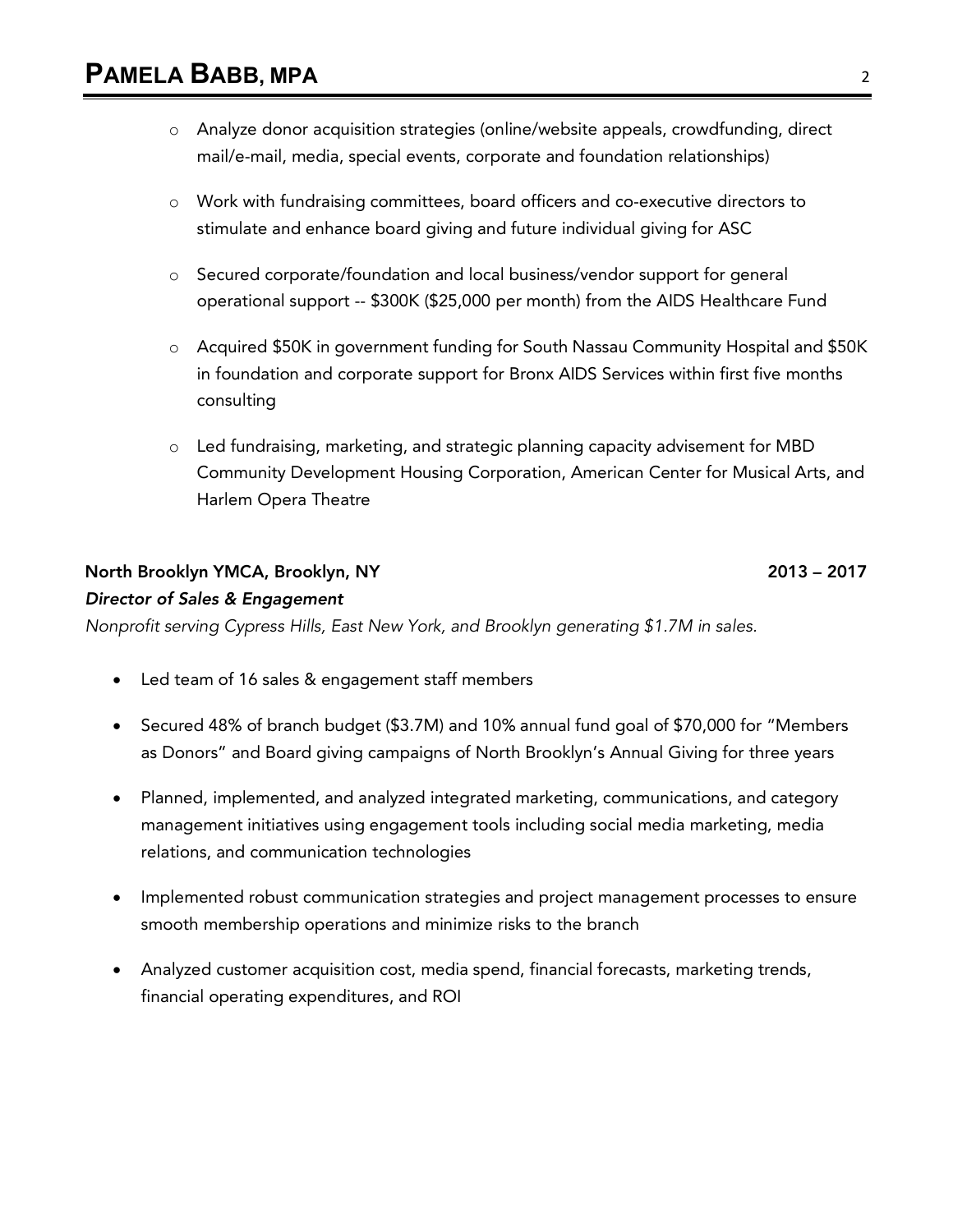# Boom Health (formerly Bronx AIDs Services), Bronx, NY 2011 – 2012

*Director of Development / Consultant*

*Health services provider serving the Bronx with \$10M in government funding.*

- Developed strategic fundraising plans and analyzed / optimized fundraising operations via data analysis
- Secured \$100K (300% increase) in foundation and corporate giving via strategic relationship building and grant-writing
- Built sustainable partnerships with community organizations, academic education centers, government agencies, and foundations to develop and deliver innovative programs that increased organizational visibility
- Built sustainable partnerships with community organizations, academic education centers, government agencies, and foundations to develop and deliver innovative programs that increased organizational visibility
- Developed social media policy and worked with staff to develop website audit. planned and implemented robust marketing, public relations, and social media driving brand awareness and community penetration and recognition
- Increased board giving and develop a board recruitment plan

#### Children's Arts Carnival, New York, NY 2010 – 2011

#### *Executive Director*

*Nationally recognized arts organization providing arts education to young people, ages 4-21.*

- Managed two direct reports, six teaching artists, and ten volunteers with \$500K budget
- Served as creative entrepreneurial leader in collaboration with Board of Directors
- Secured \$20K in new arts funding from foundations despite decreased arts funding
- Reengineered financial budgeting and forecasting process to stabilize organization